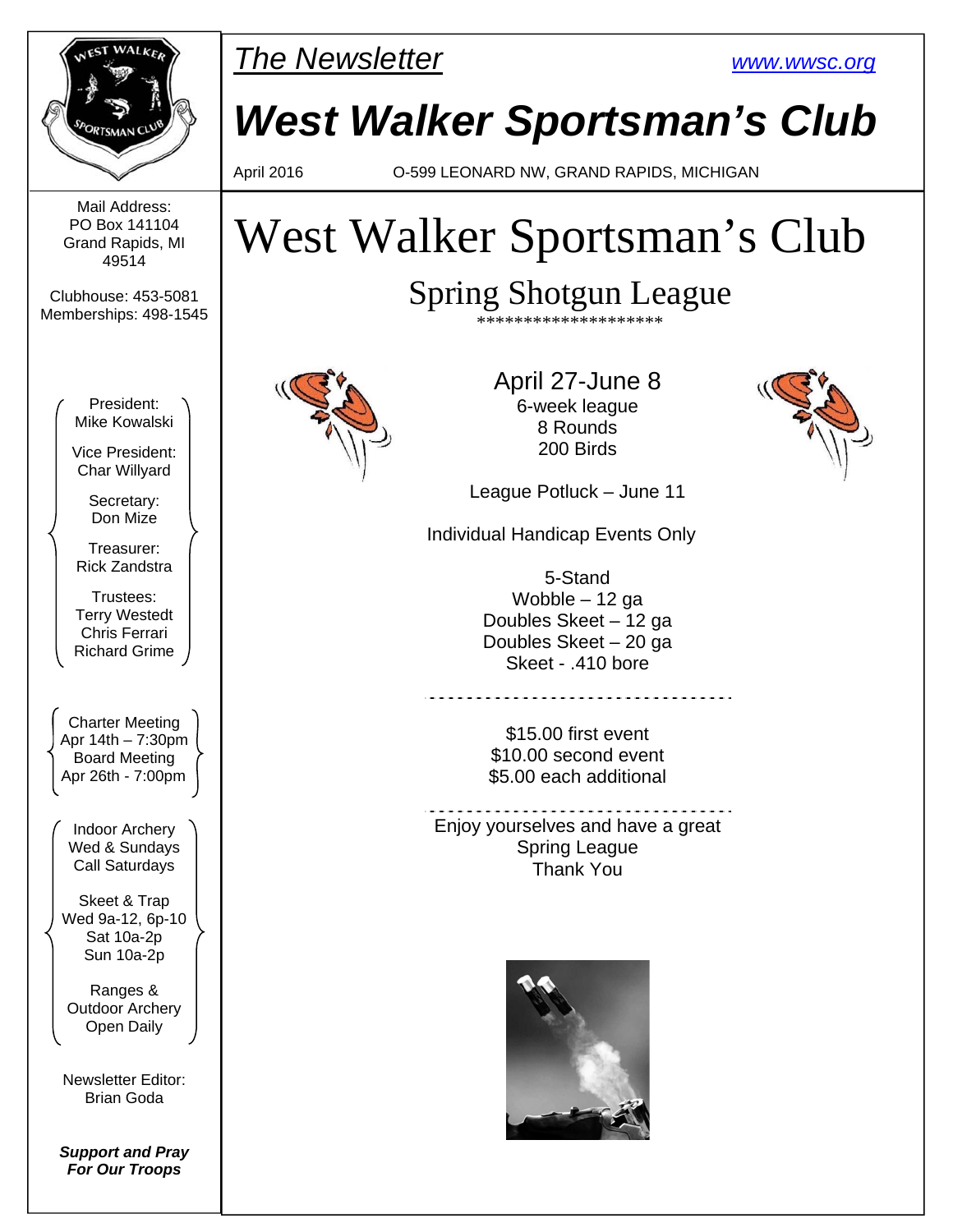Upcoming Steak Nights are Wednesday, May 4th, June 1st and July 13<sup>th</sup>. Dinner includes a baked potato, garlic bread, veggies and a salad. Prices are \$10.00 for non-members. Members and anyone participating in an ATA/NSSA shoot pay only \$8.00. Charter members price is \$6.00. What a deal  $\odot$ 





# **FAILURE TO FIRE**

- Two (2) failure to fires are allowed and shot over per sub event
- Targets thrown "on time", within legal limits and not voluntarily shot at by the contestant are NOT allowable Failures to Fire
- Failures to Fire are usually the result of mechanical (gun) or ammunition problems
- The Scorekeeper is required to mark the scoresheet ("F1", "F2", etc.) when failures occur
- For HAA and HOA shoot offs one (1) Failure is allowed in each of the 3 disciplines
- During Doubles, when the single operation of the trigger results in the shooter being unable to fire at the second target (the gun fires both shells at once or "machine gunning" occurs) it is considered a Failure to Fire on the first target.

## **DOUBLES FAILURE TO FIRE**

#### **FIRST & SECOND FAILURE TO FIRE -**

If the Failure is on the FIRST SHOT and the shooter does not shoot at the second target -Nothing is established for either target, shoot the pair over

If the Failure is on the FIRST SHOT and the shooter fires at the second target -

Second target is established as shot - Shoot the pair over to establish first target only If the Failure is on the SECOND SHOT-

First target is established as shot - Shoot the pair over to establish second target only

#### ALL ADDITIONAL (3 OR MORE) FAILURES TO FIRE -

If the Failure is on the FIRST SHOT and the SECOND TARGET IS SHOT -First target is LOST, second is scored as shot If the Failure is on the FIRST SHOT and the SECOND TARGET IS NOT SHOT -First target is LOST, pair is shot over to establish second target only If the Failure is on the SECOND SHOT and the FIRST TARGET IS SHOT -First target is scored as shot, second target is LOST

> For complete rules see the latest version of the Official ATA Rules at www.shootata.com or contact the ATA Office.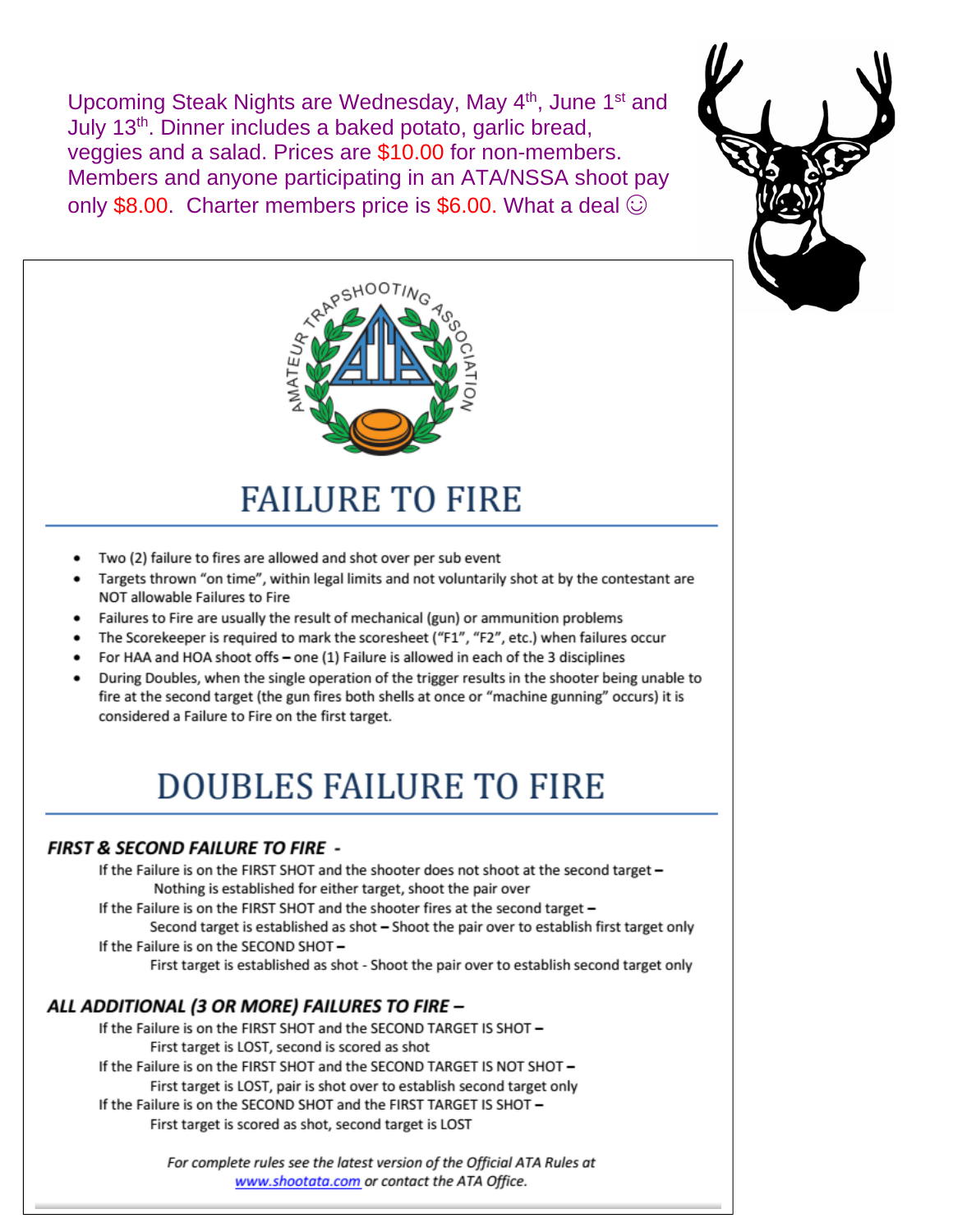### **Gun Safes**

Walk – In Vault Doors Fort Knox – American Security – Graffunder

## **HOOGERHYDE SAFE**

1033 Leonard St NW, Grand Rapids, MI 49504 **Phone: (616) 458-6365** Fax: (616) 485-2554

**Apr Ruger American Predator 22-250 May Springfield XD-S .45ACP 3.3" barrel Jun Henry Golden Boy .22 Magnum Jul Ruger SP101 357 4.2" barrel** 

Sep | Springfield XD(M) 9mm 3.8" barrel **Oct Remington 11-87 Sportsman 12g** 

**Dec** | Beretta A300 Outlander 12g Walnut

**Aug Ruger AR556 .223** 

**Nov Glock Model 21 45ACP** 

**2016 Big Gun Raffle Jan S&W Bodyguard 380 John Nienhuis #195 Feb** Ruger 10/22 Takedown Jerry Keil 218 **Mar S&W M&P 22 Compact COMENT ASSESSED MILLER** Michael Miller

### **SK FULL DRAW 3-D ARCHERY RANGE**

10751 12th Ave., Grand Rapids, MI 49534 Phone: **(616) 791-7970** 

Open 7 Days **Stan Kurek**

Dawn to Dusk WWSC Member

#### **March Range Hours**

**Apr 1 – 15** 

Mon – Sat: 9:00am – 7:00pm Sundays: 10:00am – 7:00pm



Mon – Sat: 9:00am – 7:30pm Sundays: 10:00am – 7:30pm

Link for range hours

Link for range rules



As a reminder, the entire club will be closed on April 30<sup>th</sup> for the annual Charter member clean-up day. Associate member help is welcomed. Starts at 8 A.M.



For more information, contact: Bob Porter at 616.240.8366 bobporter47@sbcglobal.net

Dan Conover at 616.608.2216 dan.conover@scouting.org

There is NO charge for this event.